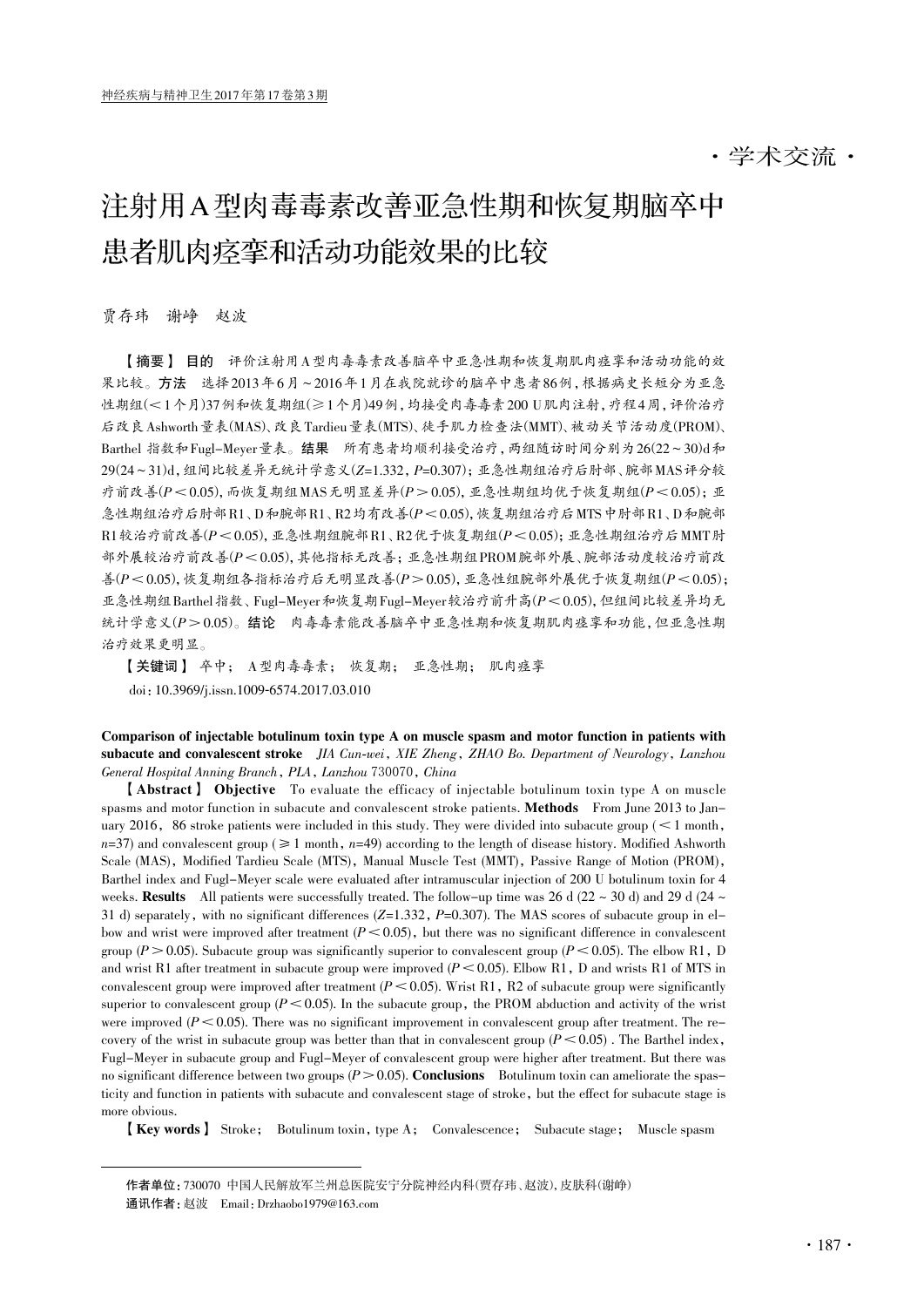肌肉痉挛是脑卒中常见并发症,主要限制患者 的日常活动并引起相关功能紊乱,约19%的患者 在脑卒中后3个月内出现,20%的患者在18个月后 发生[1] 。国内外大量研究已经证实肉毒毒素能有 效提高改良Ashworth量 表(Modified Ashworth Scale, MAS)评分,但无法改善Barthel指数、改良Rankin量表 (Modified Rankin Scale, mRS)评分等活动功能指标<sup>[2]</sup>, Foley等[3]认为主要原因是目前的研究都以恢复期 患者为主,其认为亚急性期使用肉毒毒素可以预防 软组织挛缩导致的痉挛。Hesse等<sup>[4]</sup>和Rosales等<sup>[5]</sup> 的研究均表明亚急性期使用肉毒毒素取得良好的临 床疗效,但亚急性期和恢复期疗效的直接比较目前 尚未见临床报道。为进一步明确亚急性期和恢复期 使用肉毒毒素对脑卒中肌肉痉挛的治疗效果,本研 究选取部分患者进行对比分析,为临床合理用药提 供更充分的证据。

# 1 资料与方法

1.1 一般资料 选择2013年6月~2016年1月在 中国人民解放军兰州总医院安宁分院就诊的脑卒中 患者。入选标准:(1)年龄40~70周岁,性别不限; (2)临床症状、特征和影像学诊断为脑出血或脑梗死, 病史在2周~6个月;(3)患侧上肢肘部或腕部有肌肉 痉挛症状(MAS≥1+);(4)了解研究内容并自愿签署 知情同意书。排除标准:(1)伴四肢瘫痪的脑卒中; (2)上肢骨折或骨折病史;(3)入组前3个月接受过肉 毒毒素注射治疗;(4)接受过上肢神经阻滞、鞘内注 射或手术治疗肌肉痉挛;(5)对肉毒毒素或辅料过敏 者;(6)伴严重心、肝、肾疾病或重症肌无力等神经肌 肉接头疾病者。符合入组标准患者86例,根据发病 时间分为亚急性期组(<1个月)37例和恢复期组(≥ 1个月)49例<sup>[6]</sup>,两组一般资料见表1,结果显示年龄、 性别、疾病诊断、病变部位及合并疾病组间比较差异 无统计学意义 $(P>0.05)$ , 但亚急性期组病史较恢复 期组短 $(P < 0.05)$ 。

## 1.2 方法

1.2.1 治疗方法 所有患者均接受肉毒毒素(商品 名:保妥适,爱尔兰 Allergan Pharmaceuticals Ireland 生产,100 U/支,注册号S20120067)200 U,2 ml生理 盐水溶解后肌肉注射。注射部位根据痉挛的类型决 定,单个或多个肘部屈肌(肱二头肌、肱桡肌和肱肌), 单个或多个腕部屈肌(桡侧腕屈肌、尺侧腕屈肌)和 手指屈肌(指深屈肌、指浅屈肌和拇长屈肌),由于本 研究只评价屈伸功能,上臂旋转肌肉群(旋前圆肌等) 不进行注射。注射操作由高年资理疗师进行,对于 解剖标志不清醒的患者在B超引导用药。

1.2.2 评价方法 (1)痉挛评价:患侧肘部和腕关节 肌肉痉挛程度采用MAS、改良Tardieu量表(Modified

表1 两组一般资料组间比较

| 项目                                      | 亚急性期组            | 恢复期组               | $t/\chi^2$ 值 | Р值      |  |
|-----------------------------------------|------------------|--------------------|--------------|---------|--|
|                                         | $(n=37)$         | $(n=49)$           |              |         |  |
| 年龄 $(\overline{z}, \overline{x} \pm s)$ | $61.28 \pm 7.59$ | $57.33 \pm 8.64$   | 1.339        | 0.461   |  |
| 性别(例)                                   |                  |                    |              |         |  |
| 男                                       | 17               | 21                 |              | 0.775   |  |
| 女                                       | 20               | 28                 | 0.082        |         |  |
| 病史 $(d, \bar{x} \pm s)$                 | $24.57 \pm 5.37$ | $162.75 \pm 27.48$ | 12.337       | < 0.001 |  |
| 疾病诊断(例)                                 |                  |                    |              |         |  |
| 脑梗死                                     | 20               | 23                 | 0.427        | 0.514   |  |
| 脑出血                                     | 17               | 26                 |              |         |  |
| 病变部位(例)                                 |                  |                    |              |         |  |
| 右                                       | 21               | 18                 | 3.410        | 0.065   |  |
| 左                                       | 16               | 31                 |              |         |  |
| 合并疾病(例)                                 |                  |                    |              |         |  |
| 高血压病                                    | 24               | 32                 | 0.002        | 0.966   |  |
| 糖尿病                                     | 18               | 19                 | 0.838        | 0.360   |  |
| 高脂血症                                    | 11               | 8                  | 2.220        | 0.138   |  |

Tardieu Scale, MTS)进 行 评 价。MAS评 分 0~4 分, 最高为4分说明检查部位运动时僵硬,最低0分表示 肌张力正常活动无障碍,得分下降≥1分视为肌张 力改善<sup>[7]</sup>; MTS考虑了关节被动运动的速度、收缩爆 发或潜在的肌腱收缩角度,在评价治疗后改变方面 可能更为敏感,先用最慢速度活动肢体至最大关节 活动范围,记录角度R2,接着用最快速度尽可能快 地活动肢体至出现"卡住点",记录角度R1。R2与  $\mathrm{R12}$ 差记作 $\mathrm{D}^{[7]}$ 。同时对目标关节进行徒手肌力检 查法(Manual Muscle Test,MMT),指检查者用自己的 双手,通过感觉患者肌肉收缩的力量或观察力,测定 肢体运动能力来判断肌力的方法[8] ,测定患者的被 动关节活动度(Passive Range of Motion,PROM),指关 节活动时能达到的最大弧度<sup>[9]</sup>, MMT和PROM均采 用手动测角仪测量,数值越大表明活动度越高,痉 挛程度越低。(2)活动功能:采用Barthel指数、Fugl-Meyer量表对患肢进行评价。所有量表分别于治疗 前和治疗后4周进行评价,由两位高年资理疗师单 独实施,首先评价痉挛程度,再评定活动功能,量表 测量要求间隔10 min,评定过程中评定者对患者分 组保持盲态,评估完成后独立评分并取平均值进行 数据统计分析。

1.3 统计学方法 采用SPSS 19.0统计学软件进行 数据分析,计量资料使用"Kolmogorov-Smirnov"作 正态性检验,符合正态分布的数据以均值±标准差 (x±s)描述,以疗前评分为协变量,疗后进行协方差 分析;不符合正态分布的数据以 $M(P_{25},P_{75})$ 表示,组 间比较采用Wilcoxon秩和检验;计数资料以百分率 描述,组间比较采用  $\chi^2$ 检验,均以 $P$ <0.05为差异 有统计学意义。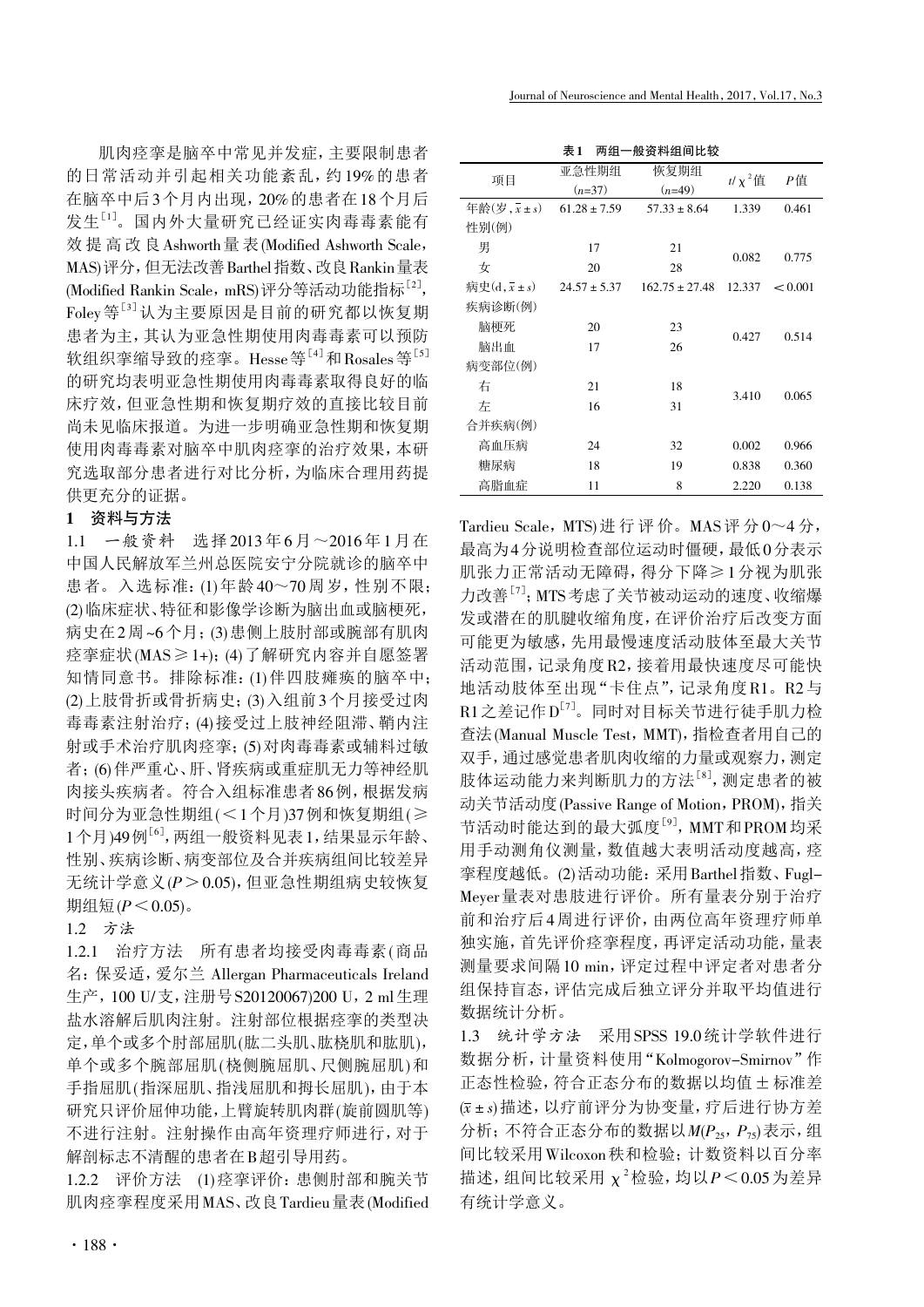### 2 结果

2.1 一般情况 所有患者均顺利接受治疗,无一例 肉毒毒素相关的不良反应报告,无注射部位出血、感 染等并发症。两组随访时间分别为26(22~30)d和 29(24~31)d,组间比较差异无统计学意义(Z=1.332,  $P=0.307$ )。

2.2 治疗效果 见表2。治疗前两组间比较,亚急 性期组Barthel指数明显低于恢复期组,其余各指标 比较差异无统计学意义 $(P > 0.05)$ 。治疗后评价: (1)MAS:亚急性期组治疗后肘部、腕部MAS评分较 疗前改善(P<0.05),而恢复期组MAS差异无统计学意  $\chi$ ( $P$   $>$  0.05), 亚急性期组均优于恢复期组( $P$ < 0.05)。 (2)MTS:亚急性期组治疗后肘部R1、D和腕部R1、  $R2$  均有改善 $(P < 0.05)$ ,恢复期组治疗后肘部 $R1, D$ 和腕部R1较治疗前改善 $(P < 0.05)$ , 亚急性期组腕 部R1、R2优于恢复期组( $P$ <0.05)。(3)MMT: 亚急性 期组治疗后肘部外展较治疗前改善(P<0.05),其他 指标无改善。(4)PROM:亚急性期组腕部外展、腕部 活动度较治疗前改善(P<0.05),恢复期组各指标治 疗后无明显改善(P>0.05),亚急性组腕部外展优于 恢复期组 $(P < 0.05)$ 。(5)亚急性期组 Barthel 指数、FuglMeyer和恢复期组Fugl-Meyer较治疗前升高(P<0.05), 但组间比较差异均无统计学意义(P>0.05)。

#### 3 讨论

本研究中肉毒毒素注射液能明显改善亚急性期 总体肌肉痉挛, MAS、腕部MTS和腕部被动外展评 分均高于恢复期组,表明肉毒毒素对亚急性期肌肉 强直的改善更优。虽然肘部MTS、MMT、腕部PROM 和Barthel指数、Fugl-Meyer两组无明显差异,但各量 表评分均有改善,表明恢复期患者强直和活动功能 同样有改善,不能否定肉毒毒素在恢复期的治疗效 果。既往的研究对肉毒毒素的观察通常局限于某一 期(急性期、亚急性期或恢复期),其中发病后3个月 或6个月最常见,而且目前所有的系统评价均不考虑 患者所处的分期,因此结果存在较大的混杂因素。肉 毒毒素对脑卒中患肢的最大作用是缓解肌肉痉挛[10], Meta分析<sup>[11]</sup>认为治疗效果主要体现在MAS和MTS, 但对恢复期患者的疗效稍差,本研究中MAS只有亚 急性期患者改善,而恢复期组MAS评分几乎无改变, 再次验证上述结论,临床实践中应该选择合适的患 者以提高疗效。另一方面,MTS两组均有一定程度 改善(肘部、腕部R1和肘部D均有提高), Lam等[12]

| 项目                             | 亚急性期组              |                                 | 恢复期组               |                                 | F值    | $P$ 值 |
|--------------------------------|--------------------|---------------------------------|--------------------|---------------------------------|-------|-------|
|                                | 治疗前                | 治疗后                             | 治疗前                | 治疗后                             |       |       |
| $MAS(\frac{\Lambda}{\Lambda})$ |                    |                                 |                    |                                 |       |       |
| 肘部                             | $2.34 \pm 0.51$    | $0.79 \pm 0.58$ <sup>*</sup>    | $2.44 \pm 0.87$    | $2.12 \pm 0.76$                 | 5.312 | 0.007 |
| 腕部                             | $1.78 \pm 0.44$    | $0.33 \pm 0.50^*$               | $2.22 \pm 1.05$    | $1.56 \pm 1.08$                 | 4.883 | 0.010 |
| $MTS($ 分 $)$                   |                    |                                 |                    |                                 |       |       |
| 肘部R1                           | $-52.73 \pm 12.87$ | $-15.47 \pm 12.09$ <sup>*</sup> | $-48.52 \pm 17.93$ | $-24.52 \pm 14.81$ <sup>*</sup> | 3.223 | 0.059 |
| 肘部R2                           | $-6.58 \pm 3.26$   | $-0.59 \pm 1.62$                | $-10.03 \pm 6.55$  | $-3.84 \pm 1.77$                | 3.051 | 0.068 |
| 肘部D                            | $46.13 \pm 13.76$  | $15.12 \pm 7.38$ <sup>*</sup>   | $39.47 \pm 11.35$  | $20.52 \pm 13.33$ <sup>*</sup>  | 2.635 | 0.112 |
| 腕部R1                           | $39.43 \pm 11.32$  | $62.93 \pm 10.78$ <sup>*</sup>  | $44.61 \pm 17.59$  | $51.93 \pm 17.54$ <sup>*</sup>  | 4.191 | 0.037 |
| 腕部R2                           | $57.19 \pm 12.06$  | $67.49 \pm 6.92$ <sup>*</sup>   | $45.25 \pm 21.87$  | $52.95 \pm 11.80$               | 4.005 | 0.041 |
| 腕部D                            | $16.92 \pm 11.03$  | $6.37 \pm 5.98$                 | $18.57 \pm 8.36$   | $10.03 \pm 7.59$                | 2.337 | 0.136 |
| MMT(°)                         |                    |                                 |                    |                                 |       |       |
| 肘部内收                           | $3.03 \pm 0.51$    | $3.38 \pm 0.82$                 | $3.24 \pm 0.69$    | $3.41 \pm 0.83$                 | 1.210 | 0.538 |
| 肘部外展                           | $2.15 \pm 1.28$    | $3.24 \pm 0.75$                 | $2.59 \pm 0.81$    | $2.87 \pm 0.46$                 | 1.559 | 0.316 |
| 腕部内收                           | $2.47 \pm 1.39$    | $2.68 \pm 1.15$                 | $1.62 \pm 1.04$    | $1.58 \pm 1.37$                 | 0.879 | 0.772 |
| 腕部外展                           | $2.27 \pm 1.36$    | $2.48 \pm 1.42$                 | $1.24 \pm 1.07$    | $1.46 \pm 1.03$                 | 1.764 | 0.296 |
| PROM(°)                        |                    |                                 |                    |                                 |       |       |
| 肘部内收                           | $142.32 \pm 13.56$ | $159.43 \pm 5.07$               | $138.43 \pm 14.95$ | $139.45 \pm 15.50$              | 1.234 | 0.342 |
| 肘部外展                           | $-6.47 \pm 3.45$   | $-2.57 \pm 1.05$                | $-9.54 \pm 7.34$   | $-3.76 \pm 2.12$                | 2.047 | 0.136 |
| 肘部活动度                          | $134.46 \pm 25.45$ | $146.12 \pm 4.86$               | $129.35 \pm 14.76$ | $135.57 \pm 17.96$              | 1.764 | 0.272 |
|                                |                    |                                 |                    |                                 |       |       |

腕部内收 62.34 ± 7.09 65.03 ± 11.28 61.45 ± 9.06 63.06 ± 8.71 1.239 0.306 腕部外展 56.42±16.09 67.04±6.95 47.36±35.9 52.09±16.09 4.098 0.021 腕部活动度 112.65±21.07 134.96±12.07<sup>\*</sup> 105.75±23.76 115.76±22.95 3.007 0.075 Barthel 指数 35.93 ± 30.27 53.74 ±  $25.06^*$  75.87 ±  $25.31$  76.56 ±  $26.37$  2.960 0.166 Fugl-Meyer 量表 23.06±13.67 33.87±17.98\* 20.67±12.09 31.98±9.67\* 1.578 0.243

| 表2 两组患者治疗前后肌肉痉挛和活动功能比较( $\bar{x}$ ±s) |
|---------------------------------------|
|                                       |

注:与恢复期组相比 \*P< 0.05; MTS 和 PROM 数值负数表明患者关节外展活动度未达正常水平